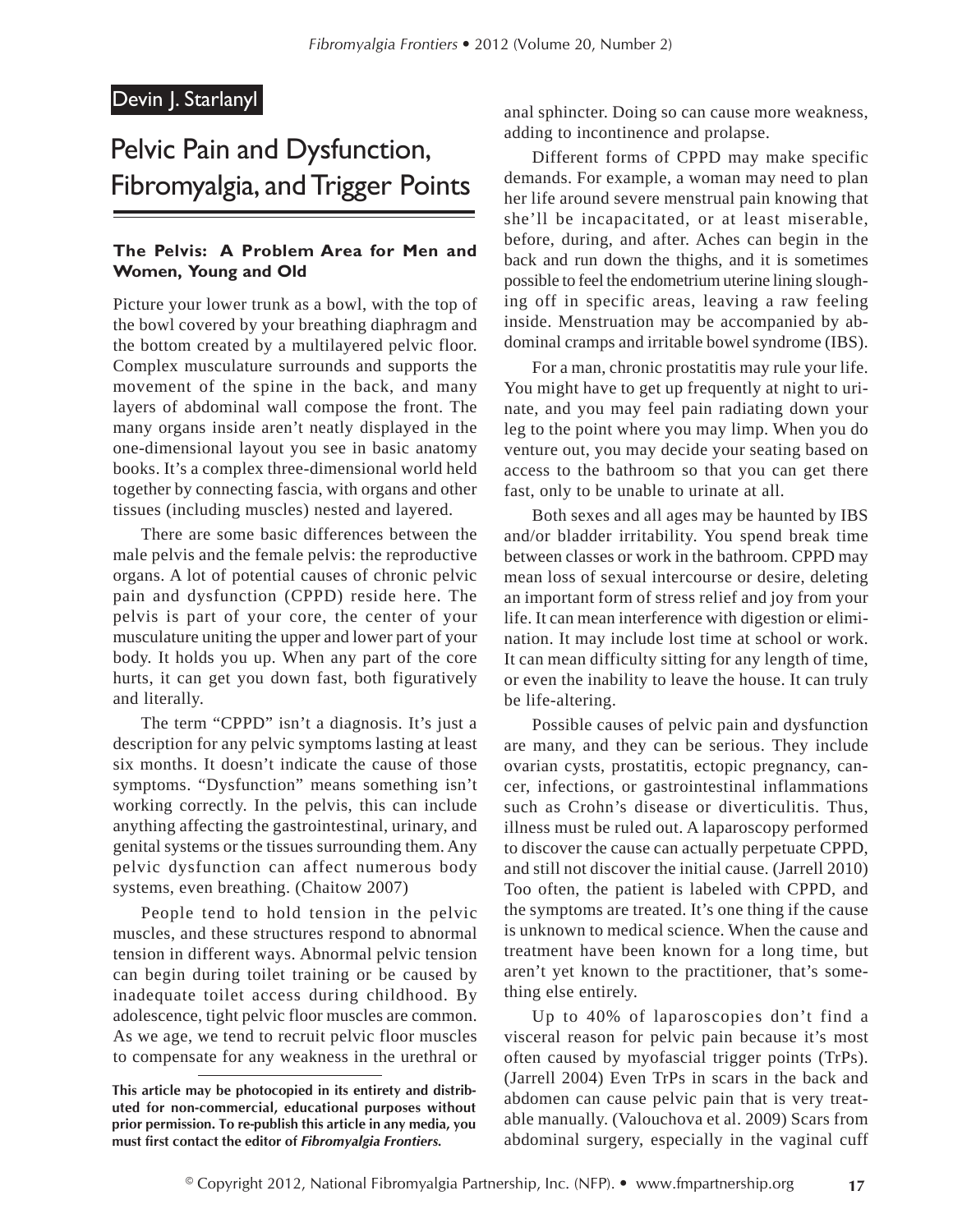after a hysterectomy or appendectomy can cause pain that mimics menstrual cramps, bladder spasms, or lightning-jolts of lancing pain. Non-myofascial TrPs can lurk in fatty tumors called lipomas and in the fat layers over the sacroiliac area. More about TrPs later.

#### **Initiating Causes of CPPD**

When CPPD appears, the care provider needs to take a good history. What happened before the first instance of pelvic pain and/or dysfunction began? Is there any disease process that might be involved? Was there a long bike or horseback ride, a sport or dance accident, or a long or troublesome childbirth? Was there a pelvic inflammation or infection (including yeast), or any medical procedures? Was there antibiotic use that caused diarrhea? Was there sexual abuse? A history of constipation? A job or home with little access to bathroom facilities? What about other areas that might hold TrPs, or any possible perpetuating factors? Is there any co-existing hip, low spine, or sacroiliac joint dysfunction? Are there any metabolic perpetuating factors? What is the patient's posture sitting, standing, or at work?

Pelvic pain comes with a wide variety of symptoms. There is also an impressive list of alternative names for CPPD. (See sidebar below.) They are all descriptions, yet they are often treated as diagnoses, given medical codes and adequate labels, and (erroneously) considered sufficient according to the school of cookbook medicine. If you stick a name on it; that's enough, right? Not if there is a wellknown, treatable cause.

## **Some Common Descriptions of Pelvic Pain and Dysfunction**

urological pelvic pain syndrome, chronic abacterial prostatitis, coccygodynia, coccyx spasms, dyspareunia, erectile dysfunction, menstrual pain, levator spasm, levator ani syndrome, pelvic instability, pudendal neuralgia, proctodynia, pelvic floor dyssynergia, pelvic pain syndrome, tight pelvic floor, prostatodynia, tension myalgia of the pelvic floor, urgency-frequency syndrome, vulvodynia, and irritable bowel syndrome

#### **Fibromyalgia and CPPD**

The human nervous system is composed of the central nervous system (CNS) and the peripheral nervous system (everything else). Fibromyalgia (FM) has its origins primarily in the CNS: the brain and spinal cord. Chronic widespread pain in FM is initiated by peripheral pain generators such as trigger points or osteoarthritis (OA), and once this pain begins, these peripheral pain generators maintain chronic pain. (Staud 2011)

FM does not cause local pain or other local symptoms. It doesn't *cause* pain at all. It's an *amplifier* of pain and other symptoms caused by other conditions. In FM, the central nervous system (CNS) is hypersensitized. As a result, pain caused by other conditions is magnified, and sensations that usually aren't painful do cause pain. To adequately treat FM, it's critical to identify pain generators and treat them to stop them from bombarding the CNS with stimuli so it can calm down.

Although pelvic activity is controlled by neurotransmitters, and some neurotransmitters are out of balance in FM, healthy pelvic function is based on healthy muscle tension. The vast majority of FM/CPPD research (even articles on FM and sexual dysfunction) fail to take into consideration co-existing TrPs that are probably generating the symptoms. Since TrPs occur in patients with FM, and the patients usually are not assessed for TrPs that cause sexual dysfunction, it is reasonable to suspect that at least the majority of these symptoms could be caused by TrPs.

FM does not cause CPPD, either. It amplifies CPPD caused by other conditions. In FM, the central nervous system is like a junkyard dog that has been teased one too many times. No matter what initially irritated the CNS, TrPs often poke sticks at it by sending pain stimuli at it again and again and keeping it – and you – on edge.

IBS has a central sensitization component, and, just like FM, is a central sensitization state. Central sensitization states are often maintained by TrPs. Because of TrPs, muscles, organs, and other tissues may not be working together as they must to maintain healthy function.

#### **Trigger Points (TrPs)**

TrPs are a common cause of CPPD in women (Samraj et al.) and men. (Anderson et al. 2011a) TrPs are hyperirritable, localized, contraction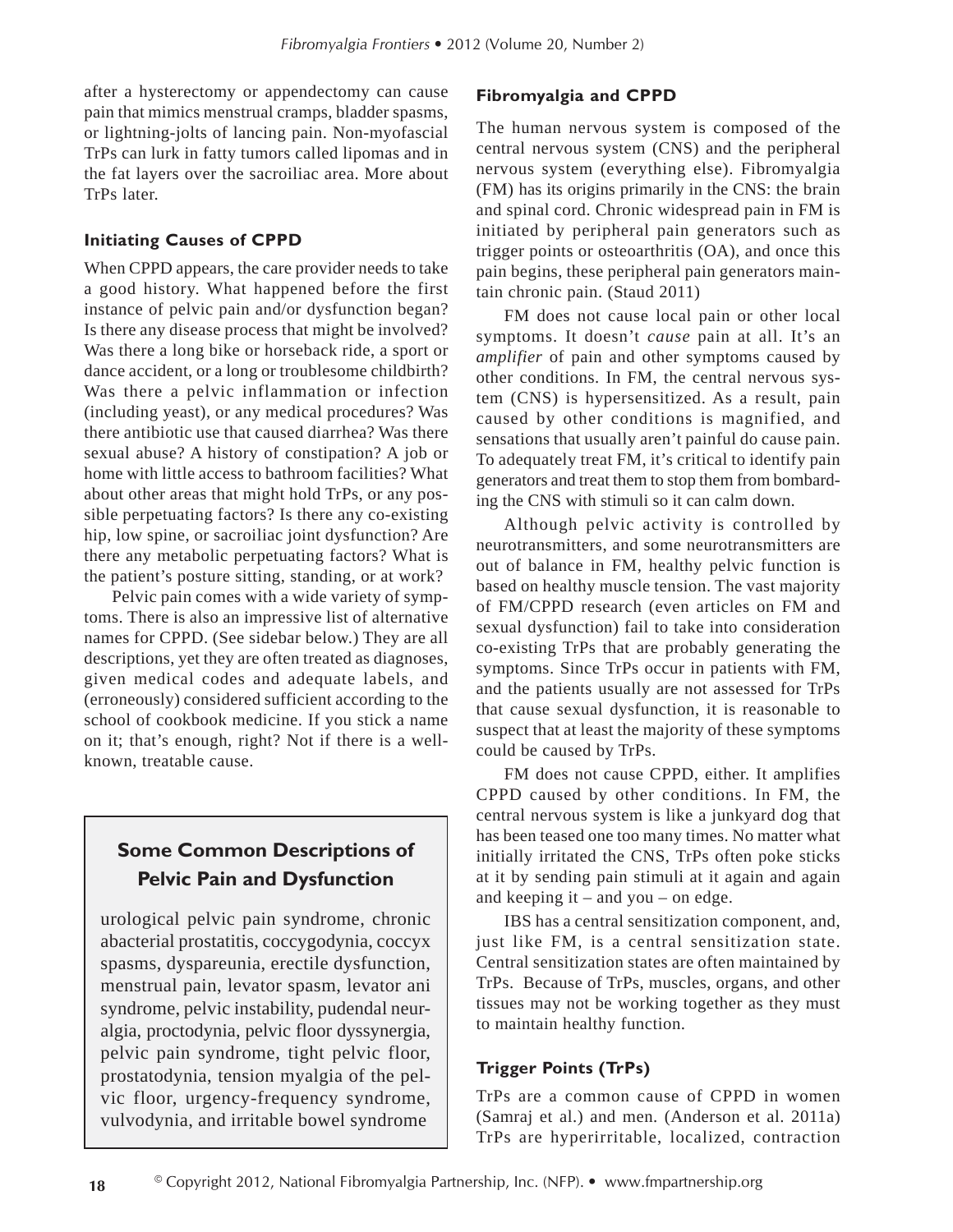nodules (knots) found in taut bands. Myofascial TrPs are those TrPs that exist in muscle fascia. The knots can be small or large depending on a number of variables, including how many TrPs make up the knots and fluid accumulation.

TrPs in the pelvis are often different than most skeletal muscle TrPs because there may be no palpable knots, even though the taut bands are there–and painful. TrPs in each muscle cause pain in a recognizable referral pattern. Such patterns look a bit like blueprints and show where pain (and/or other symptoms such as numbness, itch or burning) are located in the body, along with their size and configuration. (See illustrations below.) The referral patterns are like shadows cast by the TrPs. Sometimes these shadows are large or far away from the source.

Single specific TrP patterns are generally similar and identifiable from patient to patient. If the pattern of pain can be described, the location of the TrP generating that pain can be found. Sometimes those patterns are in the area of the TrP, and sometimes they aren't. The referral patterns may include several muscles and may or may not cause pain locally.

Tricky TrPs can refer pain and other symptoms elsewhere, and they can alter sensations. For example, TrPs in the back can cause abdominal pain. Or, imagine a constant itch you can't scratch because you can't find the source. TrPs can also cause muscle weakness and altered sensations. It is important to know the patterns to be able to find the TrPs that cause the symptoms, because you have to treat the cause and not the symptom. For example, if a TrP in the groin is causing knee pain, you need to put ice on the groin to help pain in the knee.

As was noted above, it is always necessary to rule out the possibility that a disease or injury in the pelvis is causing CPPD. That being written, TrPs can be the sole cause of CPPD. (Doggweiler-Wiygul et al. 2002) You might have had a visceral disease, such as appendicitis and had the appendix removed, yet the pain remains because the TrPs activated by the appendicitis and the subsequent surgery haven't been treated. Myofascial TrPs must always be taken into account when addressing chronic pelvic pain even when there are other causes, including disease, because TrPs are common and treatable. (Jarrell et al. 2005) Treating them can significantly reduce the pain burden. There can be TrPs in adhesions and scars. TrPs can generate pain a bewildering number of symptoms including urinary urgency, incontinence, pain on defecation, nausea, bloating, gut

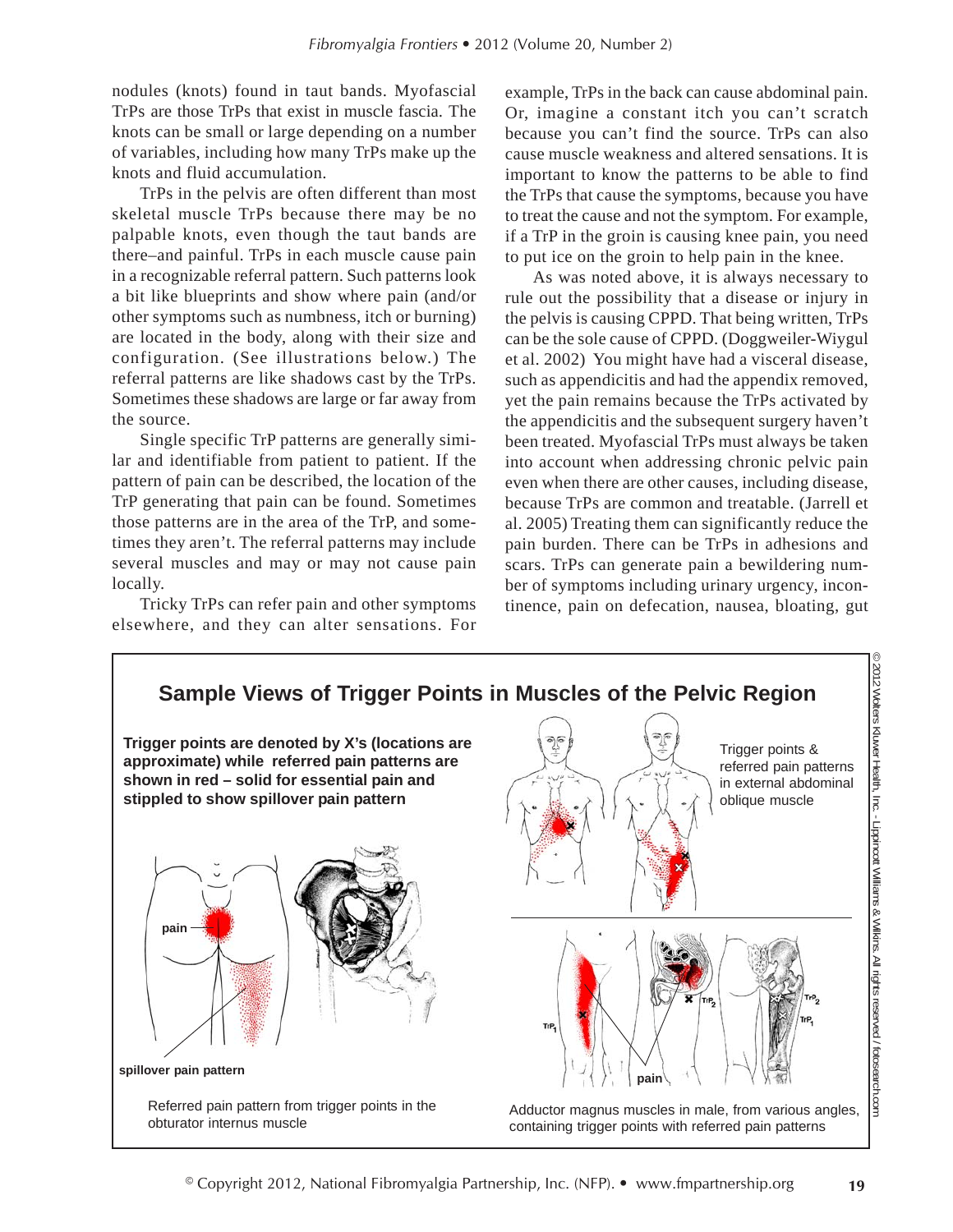cramps, and sexual dysfunction. Muscle weakness from TrPs can even contribute to prolapse.

Not only can TrPs cause symptoms mimicking diseases of the gall bladder, gastrointestinal system, genitourinary system, cardiac system, and spine, they can also interact with true organ illnesses as well. TrPs can aggravate organ disease by restricting microcirculation by entrapping blood and lymph vessels, and/or can also entrap nerves that regulate the organ.

Pain caused by an organ can also initiate TrPs. Was there an illness in the past that has been successfully treated, only to have the pain recur? Was there an infection anywhere that required a course of antibiotics that caused a bout of IBS that became chronic? Are there scars in the area? Is there any TrP perpetuating factor such as being overweight, or having poor posture or a metabolic dysfunction? Any kind of twisting or kicking such as in sports injuries or modern dance? Trauma from childbirth or sexual abuse can initiate pelvic TrPs, too. So can pressure from a chair combined with poor posture.

I was once asked what is built on the pelvic floor. I answered, "Why the abdominal walls, of course." Remember, the pelvic floor is the base of the abdominal cavity, and the base of your trunk. A short, tight pelvic floor in the body is often the cause of being unable to sit for any length of time. When you have to shift around to endure sitting, think TrPs. Stress incontinence (another description) includes leaking urine when you cough, sneeze, or lift a heavy object. Think TrPs.

Some pelvic floor muscles refer pain to the crease area in-between the buttocks, but the symptoms that can be caused by pelvic TrPs are many and varied. TrPs can cause premature ejaculation, post-urinary dribbling, vulvodynia, or the inability to urinate or defecate smoothly unless you are increasing abdominal pressure by blowing your nose or straining.

Abdominal pain may be caused by cutaneous nerve entrapment. Abdominal wall and muscle TrPs can cause diarrhea, constipation, vomiting, anorexia, nausea and urinary problems, and they are responsible for much menstrual pain. TrPs can cause or contribute to erectile dysfunction, vulvar or anal itching and burning, and the feeling of a foreign body in the rectum. Urinary or bowel urgency can be started by attempts to relieve TrP pressure and pain. (Doggweiler-Wiygul 2004) If you try to relieve pressure by sitting to the side and placing

one leg under the pelvis, this posture causes pressure and TrPs to develop in other area muscles.

#### **Treatments**

If you manage to push CPPD under the FM umbrella of associated health conditions, you can legally "treat" it with one of the newest, expensive FM medications. Yes, they may block some of the pain sensations, but they do not treat the cause of the pain. Research indicates "assessment and treatment of concurrent TrPs in FMS should be systematically performed before any specific fibromyalgia therapy is undertaken." (Giamberardino et al. 2011) New research suggests that FM pain is largely caused by trigger points. (Ge 2010) The presence of FM plus TrPs (the symptom generator) means enhanced pain and other symptoms will take more to control, and some treatments may need modification.

Myofascial TrPs are the most common cause of pelvic floor pain. (Itza et al. 2010) In the previously referenced article, the authors state "Nowadays, we have diagnostic and therapeutic tools that allow us to treat this disabling syndrome with good results." This is true. It's also not happening very often. Most patients with myofascial TrPs are undiagnosed, misdiagnosed, untreated, and/or mistreated. Too many CPPD patients wind up on expensive medications and/or in operating rooms.

Even pediatric and adolescent pelvic pain is often myofascial in origin, and surgery is seldom useful unless a true surgical cause can be identified. (Schroeder et al. 2000) CPPD has been successfully treated with TrP therapies. (Wise et al. 2008; Fitzgerald et al. 2003) If the muscles are short due to TrPs, the muscles must be lengthened. Muscles that have TrPs are contractured, even if the contracture is too small to be palpable. TrPs, even latent ones, can cause muscle weakness, and repetitive exercises to strengthen TrP-laden muscles can worsen symptoms.

The key to diagnosis and treatment of TrPs is being familiar with the complete TrP referral patterns of every muscle and their initiating and perpetuating factors. Care providers attempting pelvic exams on patients with CPPD must use extreme care and gentleness. A single digit is sufficient to explore tender areas, as gentle pressure on taut bands will reproduce the pattern of severe discomfort recognizable to the patient as the source of pain. (Jarrell 2004)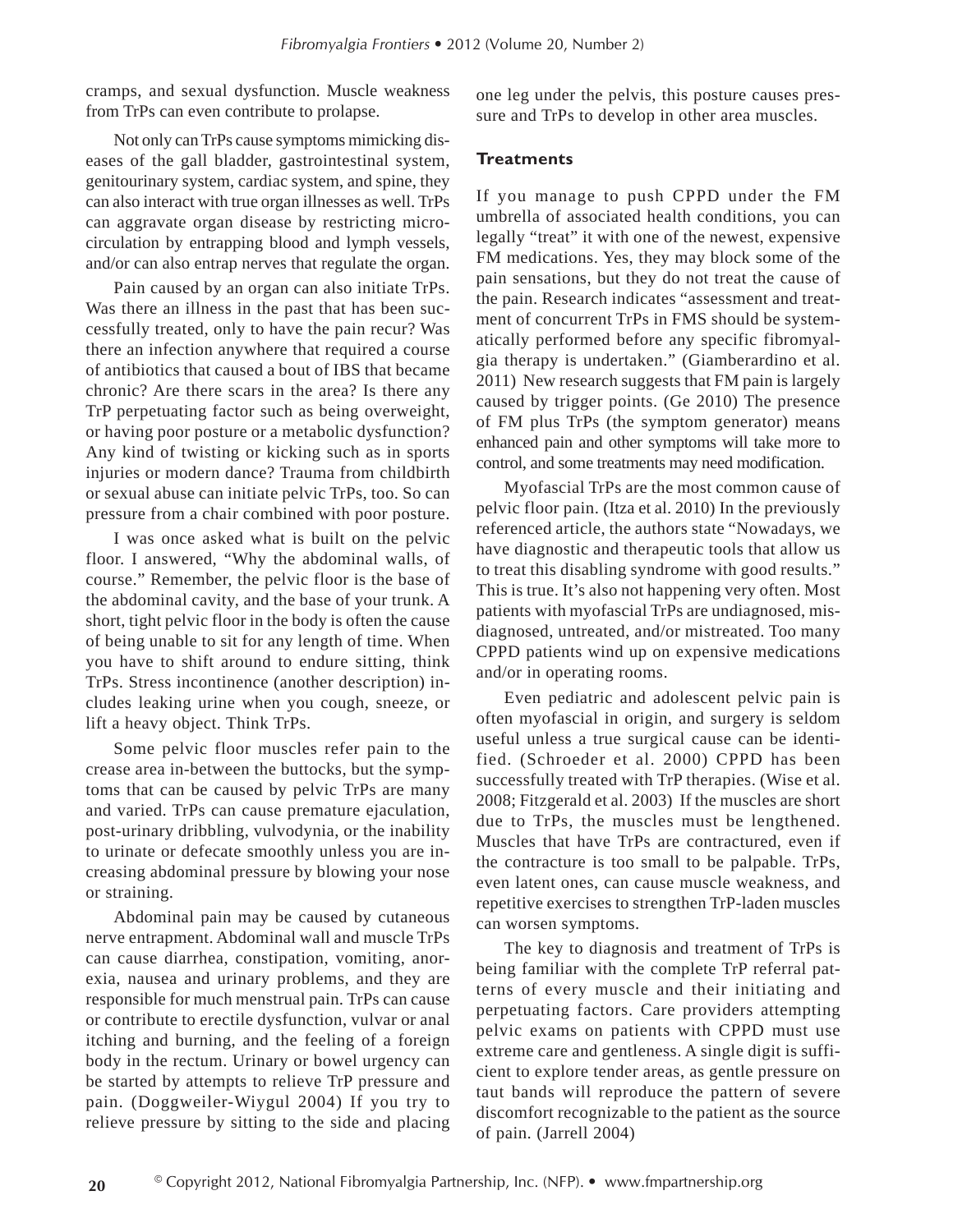Tennis ball pressure can help relieve some TrPs, although it can hurt a lot when you press on the TrP. It does help flush out toxic biochemicals in the area of the TrP, so if you exercise daily with the tennis ball, it will help prevent further build-up of these materials. If you lie on your stomach on the floor with a tennis ball pressing on the pubic area, rolling on the ball may find many area "ouch" points. Tennis ball pressure against a wall on the sides of your back and hip may reveal other TrPs. You can learn to use a tennis ball when you sit to apply pressure intermittently to self-treat those TrPs with pressure therapy. Avoid pressing on nerve areas or sustaining pressure for any length of time. Keep that ball rolling.

TrP injections must be done with adherence to proper technique, including stretching of tissues afterward. "Stretching after the trigger point injection is the most integral part of the treatment. Not stretching after injection or needling is the same as receiving no treatment at all. Relief is usually longlasting, but only when mechanical and systemic perpetuating factors are corrected." (Doggweiler-Wiygul 2004) The use of a local topical anesthetic may be helpful for easily reached mucosal TrPs and for vaginal exams and may allow deeper interior work. The practitioner may be able to feel layers of criss-crossed taut bands in the vagina. Diazepam suppositories can be a helpful accessory treatment for tight pelvic floor muscles. (Rogalski et al. 2010) Therapy for men is accessed through the anal area, using the same stretches and topical anesthetics and relaxants.

Breaking the cycle of TrPs can include physical interventions such as stretching, myofascial release techniques, acupressure, injections, galvanic stimulation, frequency specific microcurrent, ultrasound, and/or spray and stretch. It must include education of the patient and a home self-treatment program. Recently, a pelvic wand has been developed for use in self-treatment of internal TrPs. (Anderson et al. 2011b.) The pelvic wand has so far been used mostly for men, accessing through the anal area. It does require that patients have care providers who are trained to diagnose and map the TrPs and can train the patients in the use of the wand. A training video is available. There are far too few pelvic care clinics. In general, pelvic therapists lack TrP training. Urologists and some welltrained fascial workers can help men find their TrPs and teach self-treatment.

It is critical that all perpetuating factors such as slumped posture hunching over a desk or computer, pressure overload such as during a long and hard childbirth or prolonged bicycling or horseback riding, chronic hemorrhoids, chronic inflammatory conditions, infections, and adhesions and/or disc pathology be brought under control.

Postural control may include an ergonomic review of work stations and home furniture, including adequate foot support for those with under-thigh compression. Compression by body weight as you sit is a common perpetuating factor for pelvic TrPs. This can be worsened by chairs that are too high, proportionally short lower legs, and short stature. Your hand should be able to slip easily between your thigh and the bottom of the chair. Otherwise, you are compressing the blood flow in the thigh, decreasing oxygen to the area muscles, and creating the perfect set-up for the formation of TrPs.

Self therapy includes the use of moist heat, stretching, good elimination habits, healthy diet with adequate hydration, good posture, and tennis ball pressure on area muscles. Avoid perpetuating factors such as prolonged sitting, bike riding, or horseback riding and other sources of compression, and learn how to sit properly. Place weight on the bones, rather than on the pelvic floor.

Internal manual work can provide significant relief, but it may be difficult finding a qualified professional nearby. Ask people in your local support group, check your phone book, and try the internet and Facebook. Educate your local gynecologists, and check in with your local hospitals. Nurse practitioners sometime specialize in this, but make sure they know TrPs. Also make sure that they use topical anesthetics. This is a chance to educate.

If fibromyalgia is already present, extra care must be taken during therapy to ensure that pain levels are kept under control so that no further sensitization results. Any new therapy must be tried gently and slowly for a brief time at first to see how it is tolerated. Treatment cannot be rushed. It has taken a long time for tension to build up in these muscles. Give yourself time to release it. The first step in healing is the identification of the sources of the pain and dysfunction and the knowledge that they can be treated successfully. **>>>**

**Learn about the trigger point – FM connection at: www.sover.net/~devstar, or visit Facebook group: "Fibromyalgia, Myofascial Pain and Dysfunction."**

,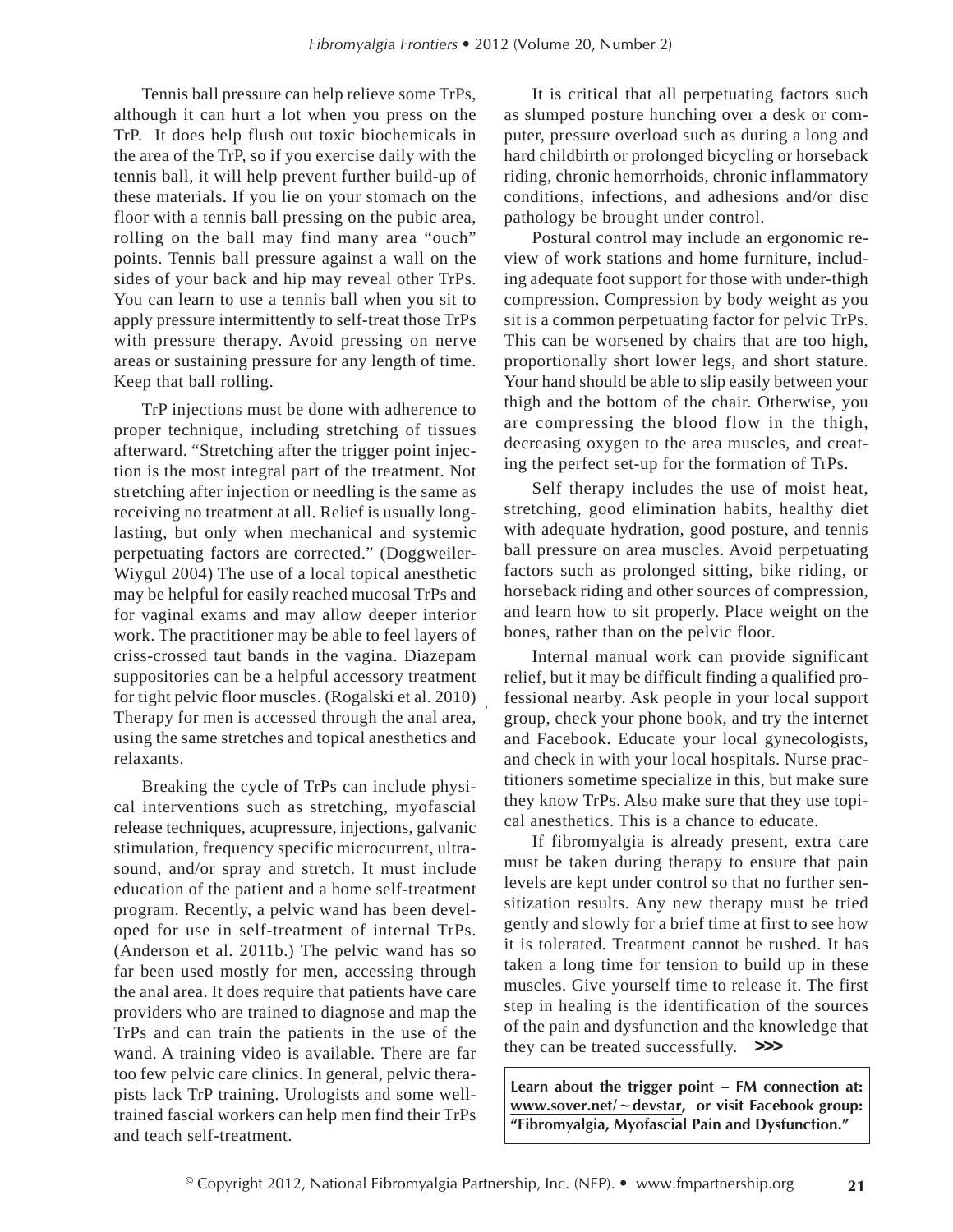

## **A Closer Look**

 Unless otherwise specified, information given here on pelvic trigger points is from a superb book, *A Headache in the Pelvis*. (Wise et al. 2003) The entire book is on CPPD and is a must for patients with CPPD and care providers who treat them.

The abdominal wall and the back are composed of many layers of intertwining muscles, and like other area tissues, they can contain TrPs that contribute to pelvic pain. There are also many layers of muscle, fascia, and other tissues that make up the pelvic floor, and TrPs can occur everywhere. The above figure shows only one layer, and is female, but both sexes have enough in common for this one figure to help you visualize the location of some common TrPs.

It's important to be familiar with areas that are holding your tension and generating pain. TrPs can refer pain to other areas in a specific pattern, so to find the source you need to learn those referral patterns.

On top of the layer you see in the above figure, the thick perineal body covers the space between the genitalia and the anus. The perineal tissue includes the transverse perineal muscle. In other layers of the pelvic floor, there is a deep and

a superficial transverse perineal muscle. The perineum is a common location to which other TrPs refer pain. TrPs in the superficial transverse perineal muscle can cause a poorly localized ache in the low back, hip, tail bone, anus, and/or posterior pelvic floor. A common perineal TrP close to the vaginal opening on the perineal body is often misdiagnosed, because it can get red and sore enough to prevent sexual intercourse. (Jarrell 2003) This TrP responds to 1–2 cc of 1% Xylocaine injected into the perineal body. Perineal TrPs in general cause pain in the area of the TrP and also refer pain into the rectum.

The inferior cluneal nerves provide sensations to the skin and related areas of the superficial lower buttocks. Entrapment of these nerves can cause burning in the lateral anal margin of the perineum, scrotum or labia majorae, medial buttock, and upper thigh. (Darnis et al.2008) TrPs in the area of the pubis can cause groin pain, but so can many others.

The levator ani helps support the pelvic floor and assists the anal and urethral sphincters in controlling bowel movement and urination. TrPs here (includes ischiococcygeus) are common causes of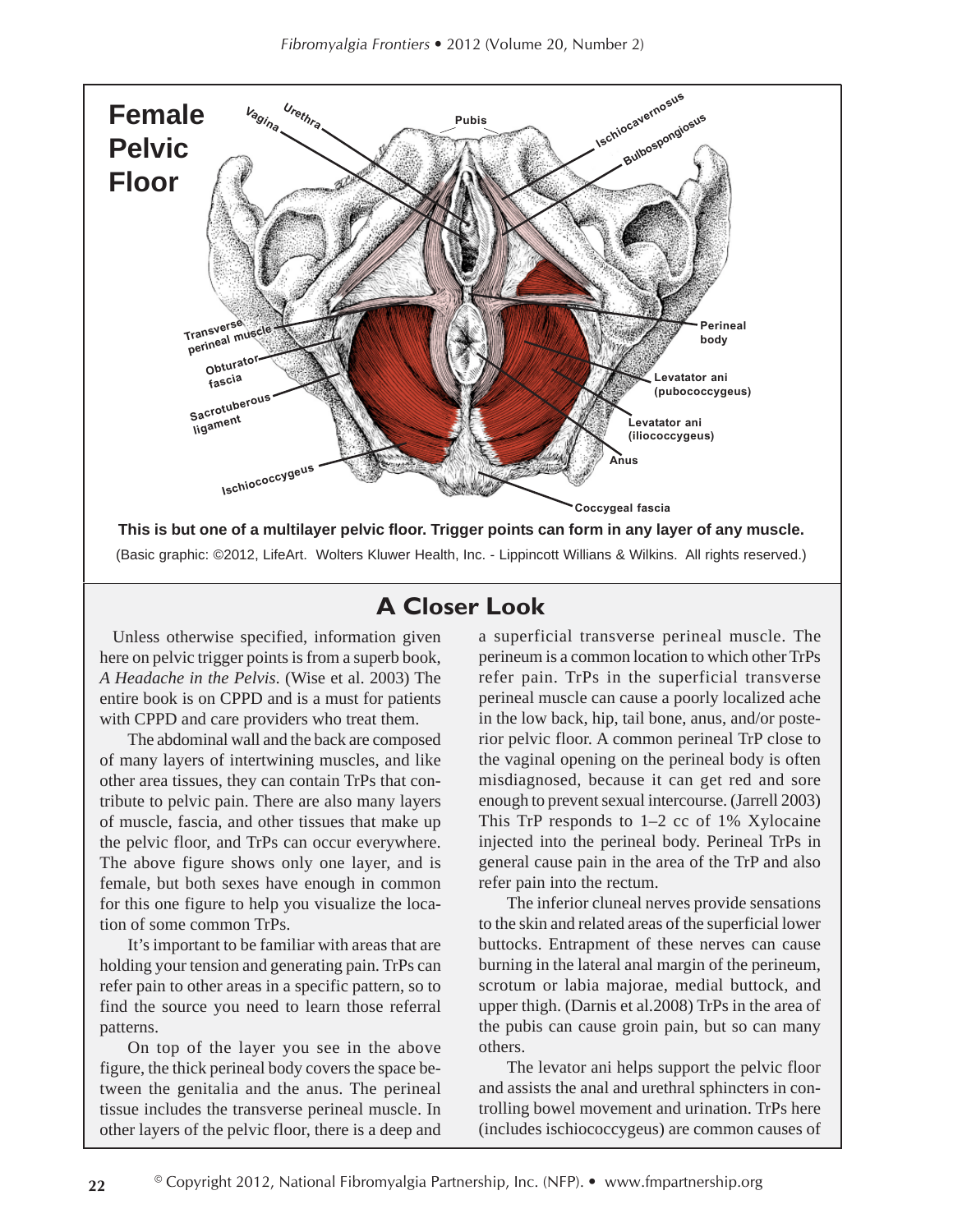CPPD. They cause poorly localized aches in the low back, hip, tail bone, anus, and/or posterior pelvic floor. In men, TrPs in part of this muscle cause pain to the tip and/or shaft of the penis, bladder and/or urethra, often coupled with a feeling of prostate fullness. The puborectalis anterior inferior is one of the most important TrP muscles in men, causing pain and pressure to the perineum, the base of the penis and the prostate. The levator prostate refers pain and pressure to the base of the penis, the prostate, bladder and/or pelvis, with urinary frequency and/or urgency. The illiococcygeus TrPs cause pain in the lateral pelvic wall, perineum, anterior levators, prostate and anal sphincter, and can cause a feeling of prostate fullness.

In women, anterior inferior levator ani TrPs cause pain in the vagina, bladder, urethra, clitoris, and/or mons pubis, and cause bladder and urethral discomfort and urgency. In both sexes, the pubococcygeus contracts during orgasm. If its muscle is already contractured due to TrPs, this can be exceedingly painful. Contraction of this muscle also helps empty the urethra after urination, but when it is chronically contractured by TrPs, there may be urinary incontinence, stress incontinence, and/or premature ejaculation. These TrPs can also cause constant contraction of the testicles, holding them close to body heat, lowering sperm count.

TrPs in the sphincter ani, the external band of circular muscle around the anus, are a common source of perineal pain too. They cause tremendous discomfort when you sit, becoming worse when you lie on your back. You just can't get comfortable. This pain may become much worse during a bowel movement, and you may need to use a topical anesthetic to release this muscle enough to allow normal function.

Sphincter ani TrPs also cause pain in the back of the pelvic floor and vagina, poorly localized aching pain in the low back, hip, tail bone, perineum, anus, and/or posterior pelvic floor. Straining during defecation, weight-lifting, coughing, laughing, or even speaking can aggravate these TrPs.

TrPs in the ischiocavernosus in men cause pain to the perineum and adjacent urogenital structures, especially the base of the penis beneath the scrotum. They can contribute to erectile or ejaculatory dysfunction and post-urination dribble. In females, these TrPs refer aching pain to the perineum and

adjacent urogenital structures. They cause dyspareunia (painful intercourse), particularly during entry.

TrPs in the bulbospongiosus in women also cause dyspareunia, especially during entry, and can also cause general vaginal pain. In males, they refer pain behind the scrotum and/or base of the penis and cause discomfort during sitting. They may contribute to erectile and ejaculatory dysfunction and post-urination dribble. TrPs at the junction of the bulbocavernosus and superficial transverse perineal muscle can cause a urethral urgency in both sexes. In men they cause a stabbing pain at the opening of the penis.

TrPs in the coccygeus (tail bone area) cause local pain and/or pain in the gluteus maximus, the anal area (especially before and during a bowel movement), and often are responsible for low back pain late in pregnancy. Pain in the lower abdomen and uterine area near the cervix can be due to vaginal TrPs, and may be described as bladder spasm, dysmenorrhea, or cramps. Vaginal wall TrPs can be felt as taut bands during a pelvic exam and refer pain and tenderness across the lower abdomen, activating abdominal TrPs that set off IBS symptoms such as diarrhea and nausea.

TrP cascades can begin with the activation of any TrP if latent TrPs lurk in referral patterns or other area muscles. The use of a topical anesthetic such as lidocaine gel during pelvic exams may prevent vaginal TrP activation and resulting TrP cascades. TrP cascades are chain reactions that can occur when one or more TrPs refer to an area and activate TrPs there, referring pain to other TrPs that continue the activation cascade. Vaginismus (spasms of the pelvic floor), can cause the vaginal opening to be too tight for sexual intercourse, pelvic exam, or even tampon use. This condition may be caused by TrPs and worsened by the central sensitization of FM.

Deep ligaments may be the site of TrP nerve entrapment. (Mahakkanukrauh et al. 2005) The sacrotuberous and other deep pelvic ligaments can contribute to pudendal nerve entrapment that can cause a world of pelvic pain. TrPs in the obturator internus muscle can also cause pudendal nerve entrapment. These can refer pain to the external female genitalia (causing vulvodynia), around the anus and tail bone, and can cause a full sensation in the rectum. They are associated with urinary hesi-

**>>>**